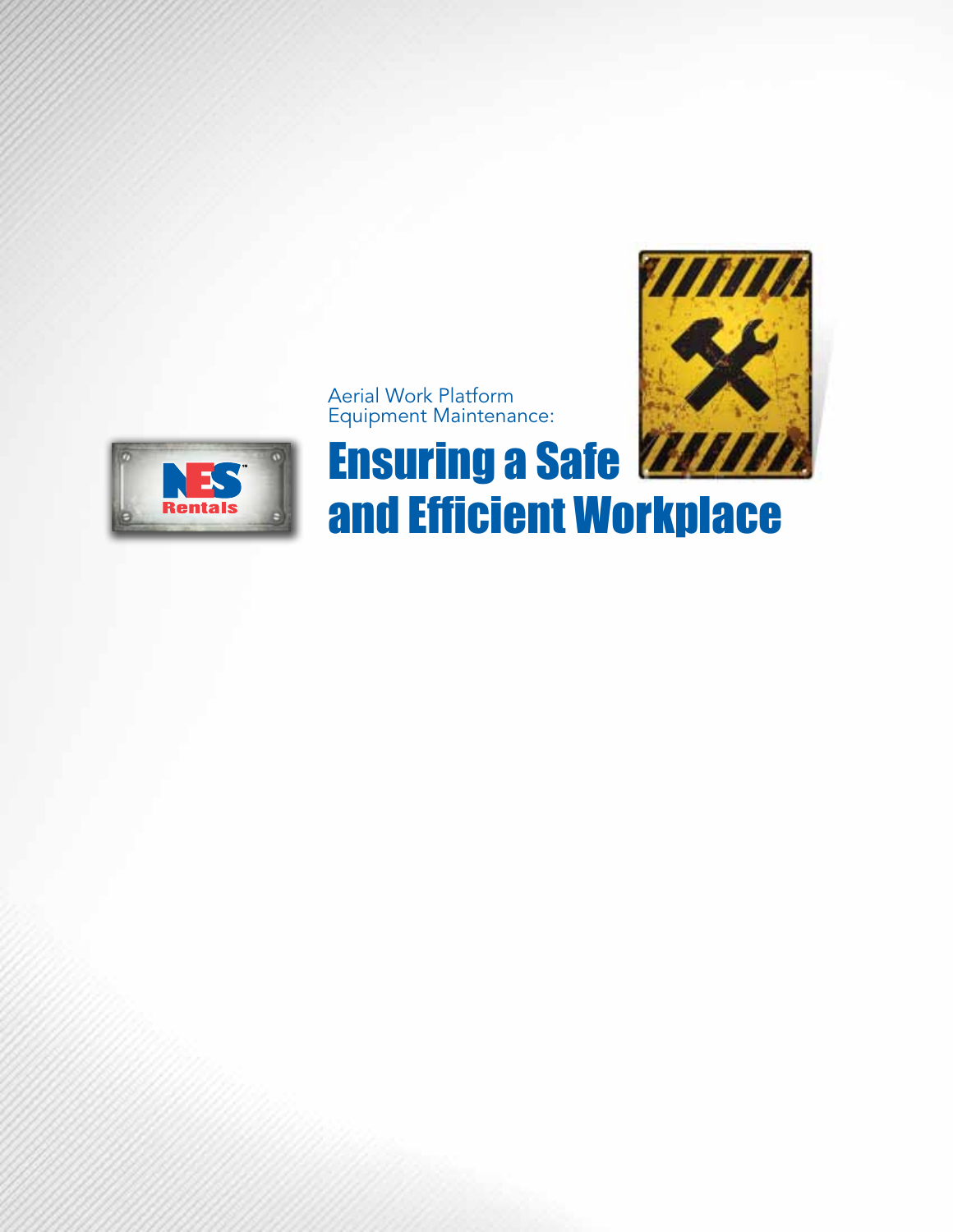

arrent



# # 1 IN AERIAL LIFTS

# AERIAL WORK PLATFORM EQUIPMENT MAINTENANCE: Ensuring a Safe and Efficient Workplace

With a lasting economic downturn, it's more important than ever to ensure that you stay on budget and within deadlines. And while some delays are inevitable — those caused by extreme weather, for example — it's preventing the preventable that's crucial for maintaining efficiency.

So smart contractors and managers are increasingly focusing on proper equipment maintenance and operator training to diminish the risk of costly downtime.

Take Aerial Work Platform (AWP) equipment, for example. On a large construction project, you may have as many as five workers relying on a single piece of equipment, such as a 60-foot boom. If the boom is non-functioning — and can't be repaired or replaced for four hours — you quickly begin accruing costs. In fact, employee downtime alone could total more than \$1,600.

But that's only one consequence. The effects of an unusable boom or scissor lift extend far beyond just the bottom line. Indeed, failing to maintain your AWP equipment will affect a range of your company's operations, impacting productivity, worker safety, profitability, and most significantly, your company's reputation.

As a result, proper and thorough equipment maintenance should be a routine business function –– an essential "best practices" protocol.

And whether you own or rent equipment, there are a number of options — ones that are neither time-consuming nor prohibitively expensive — requiring minimal resource allocation that ensures the proper maintenance of your equipment.

> If the boom breaks down — and can't be repaired or replaced for four hours — you quickly begin accruing costs. In fact, employee downtime alone could total more than \$1,600.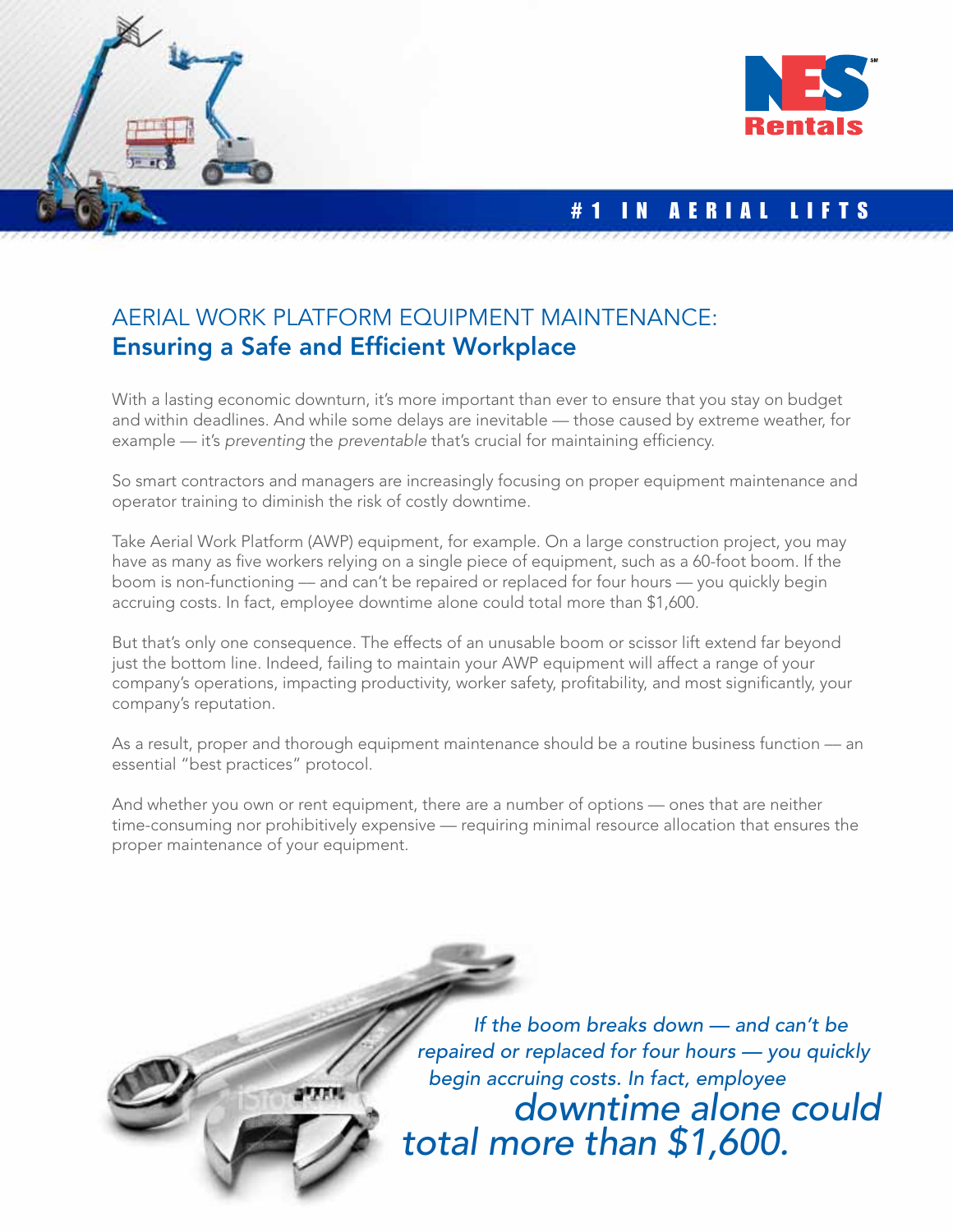

MORK PLATFORM EQUIPMENT MAINTENANCE: Ensuring a Safe and Efficient Workplace



# ESSENTIAL AERIAL LIFT EQUIPMENT MAINTENANCE CONSIDERATIONS

## 1. SAFETY FIRST

Worker safety should be priority number one — an unwavering focus on eliminating workplace injuries.

While OSHA standards provide the minimum safety requirements, with more than 212,000 on-the-job injuries in the U.S. due to falls in 2009, clearly, more can be done.

If you rent AWP equipment, choose a rental company with a reputation built on safety — one that never settles for only meeting the minimum standards.

For instance, having decals on your equipment verifying you have documentation for the required annual inspection can be crucial to ensuring your employees' safety and providing OSHA with great documentation rapidly in the event of an inspection. It can set the tone for your job site inspection.

Make sure your rental company never settles for minimum standards. Your workers depend on it.

#### 2. DAILY PREVENTATIVE MAINTENANCE ENSURES LONGEVITY

It takes just a few minutes each day to perform preventative maintenance checks on AWP equipment — a simple checklist of steps that preserves the life of the equipment.

Whether you rent or own your equipment, check all basic functions before each use, and check the oil daily. Both will go a long way toward preserving your equipment.

# 3. STAY CURRENT: GUIDELINES, STANDARDS, AND MANDATES ARE IN CONSTANT FLUX

OSHA, ANSI and individual manufacturers publish their own safety bulletins and guidelines, and it's crucial to stay abreast of the latest changes. Failure to do so can result in fines, as well as costly equipment breakdowns and workplace accidents.

Make sure your rental company requires its employees to undergo regular and ongoing training including OEM training — and that its mechanics remain current on all applicable standards.

And if you own aerial lift equipment and need expert maintenance, servicing and operational guidance, choose a company that adheres to the same training standards.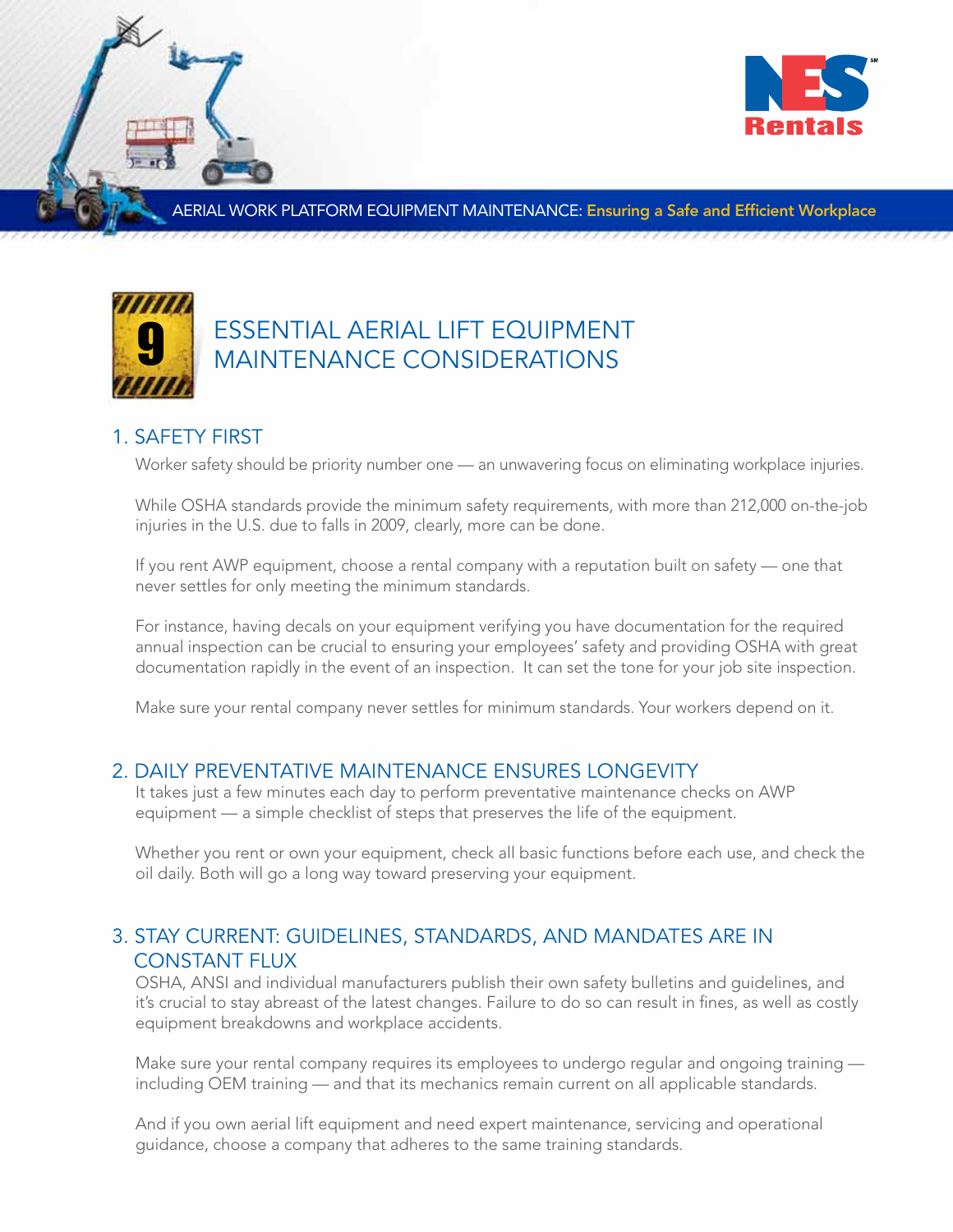

RK PLATFORM EQUIPMENT MAINTENANCE: Ensuring a Safe and Efficient Workplace

## 4. PROACTIVE AND REGULAR INSPECTIONS UNCOVER SMALL PROBLEMS, REDUCE THE RISK OF BIGGER (AND MORE EXPENSIVE) ONES

Most equipment users consider maintenance only after equipment breaks down, often when it is too late to remedy the problem without significant cost.

Completing the required pre-start, frequent and annual inspections can help eliminate costly surprises, especially those that are the result of prolonged equipment neglect.

When screening for a rental partner, don't settle for vague inspection and servicing assurances. Ask questions that require firm timelines: How often do they inspect their rental equipment (even if performance is without issue)? Is equipment inspected after every rental (and more important, serviced whenever necessary)? Is there an annual servicing and inspection schedule?

A regular and ongoing schedule of inspection and maintenance preserves and extends the life of rental equipment while ensuring its optimal performance.

#### 5. AWP EQUIPMENT MAINTENANCE REQUIRES SPECIALIZED TRAINING

Perhaps the most significant AWP equipment maintenance and inspection consideration is that a mechanic with highly specialized training should perform it. This is not an area of crossover expertise. Rather, a properly trained AWP mechanic must understand every one of its systems and components, including its engine, its hydraulic system and its electrical wiring.

Even changing a battery on a lift is a complex procedure, as the battery can serve as a counterweight for the entire system. Thus, its removal must be executed while retaining the proper balance.

Your rental company should be equipped to work on highly complex AWP equipment, with mechanics that undergo equipment-specific training and take continuing education classes that address emerging technologies and equipment.

AWP equipment mechanics should undergo regular and intensive manufacturer training, either inperson, online or both. It's the only way to ensure that they are equipped to work on these highly complex machines.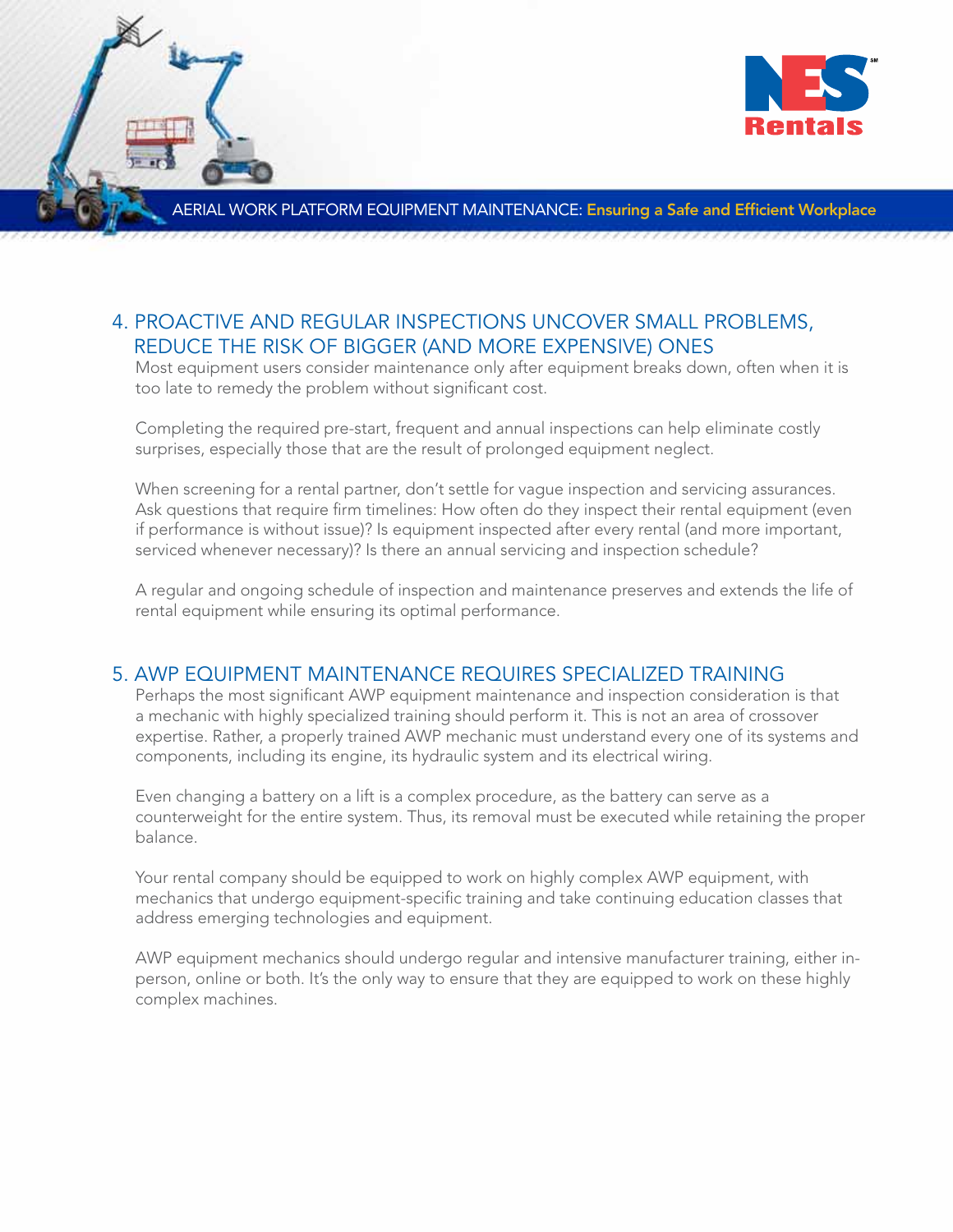

#### RK PLATFORM EQUIPMENT MAINTENANCE: Ensuring a Safe and Efficient Workplace

#### 6. AWP EQUIPMENT MAINTENANCE IS GEO-SPECIFIC

Weather plays a significant role in the durability of all heavy-duty equipment, with rain, snow, wind and sun each imparting specific wear-and-tear to parts and systems.

In the western United States, for instance, the ground is exceptionally firm, which takes a toll on trenchers and other digging equipment. In the North, sub-zero temperatures can freeze equipment, interrupting operations, while in the South, scorching temperatures can lead to overheating.

As such, there is never a "one-size-fits-all" approach to proper AWP equipment maintenance. Rather, special attention to weather and climate must be paid to effectively inspect and maintain equipment.

Your rental equipment partner should understand geo-specific maintenance concerns, with mechanics that are trained to proactively inspect and repair its AWP equipment, especially in light of unique regional stresses.

#### 7. EQUIPMENT USERS SHOULD — MUST! — UNDERGO PROPER TRAINING

It seems logical: Users of complex machinery should undergo proper and specialized operational training. But surprisingly, that's frequently not the case.

To minimize breakdowns and worker injuries, AWP equipment operators need a comprehensive understanding of how the equipment works, as well as how to operate it correctly. This is accomplished through Operator Training as outlined in the ANSI A92 standards.

Does your rental equipment company offer you the required training for the proper use of AWP equipment and the specific information (familiarization) for the unit provided? Don't leave this to chance — it's the only way to be sure that your team can operate its equipment confidently and safely.

## 8. ACCURATE RECORD-KEEPING HELPS MINIMIZE RECURRING MAINTENANCE ISSUES

Compiling detailed maintenance logs is the only way to establish a historical record of equipment maintenance, helping to identify — and minimize — recurring problems.

Proper documentation establishes a record of compliance (essential for OSHA, ANSI, and manufacturer standards and guidelines), as well as traces a history of repairs, which assists in correcting persistent maintenance issues.

Detailed record keeping also helps reassure users that their equipment is performing properly and that it has received the attention necessary to ensure its uninterrupted performance. Furthermore, it allows users to verify quickly and easily the maintenance services performed.